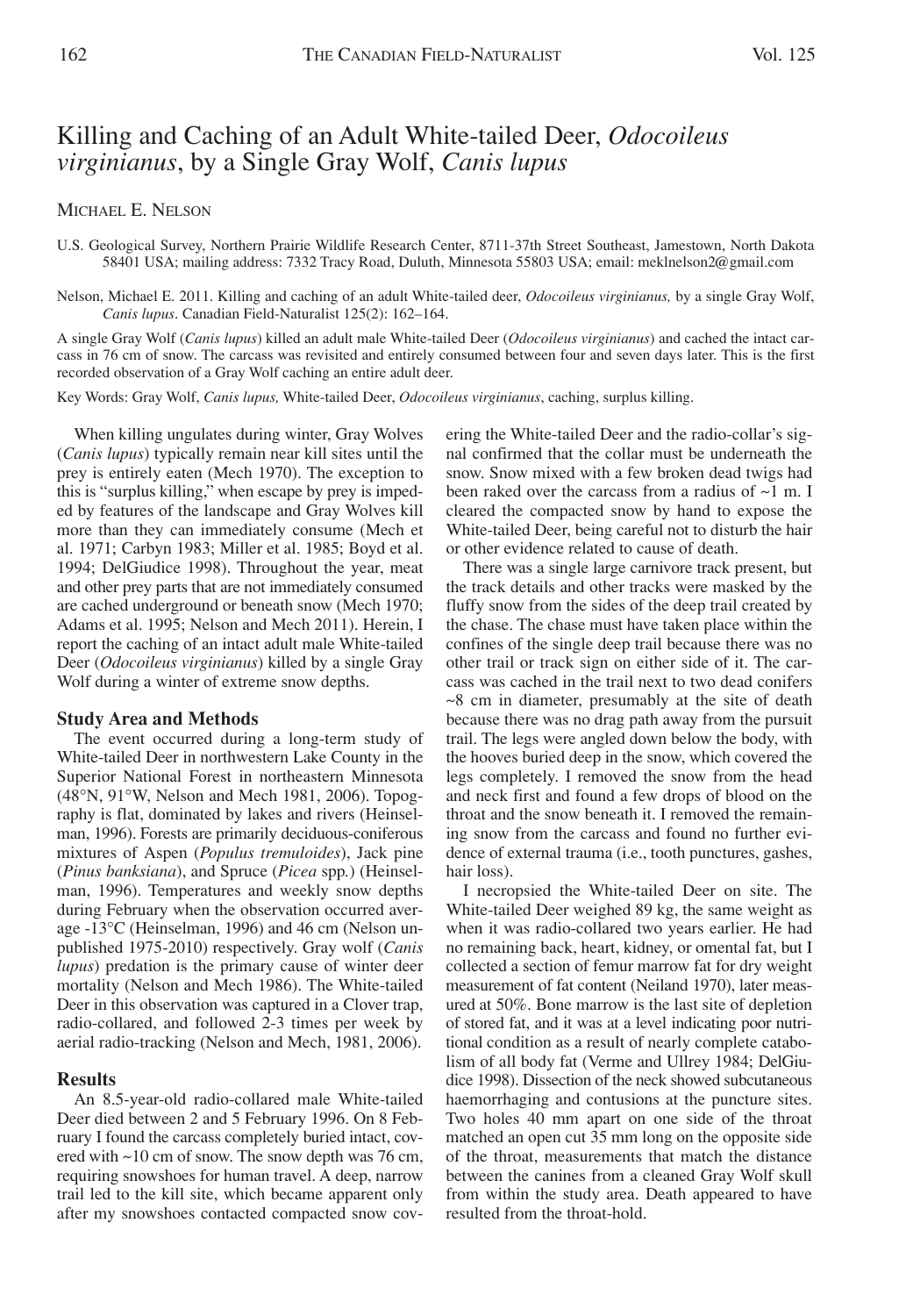I left the carcass uncovered at the site on 8 February. An unknown number of days later multiple Gray Wolves returned and consumed the carcass. Depending on when the White-tailed Deer was killed, it was not consumed until 4–7 days later. It is unknown if the same Gray Wolf that killed the White-tailed Deer returned to feed on it.

Strangulation by Gray Wolves with no obvious evidence of trauma was also the cause of death of an intact adult male American Elk (*Cervus elaphus*) I examined in Yellowstone National Park, Wyoming, in March 1997. The Elk was in poor condition at the end of a severe winter, as evidenced by lack of internal fat deposits and visibly low levels of fat in the femur marrow.

## **Discussion**

All the evidence indicates that a single Gray Wolf grabbed the White-tailed Deer's throat and strangled it. In snow depths < 50 cm, White-tailed deer can plant their legs on firm ground and they are able to run, bound, jump over objects, and turn acutely, and, when cornered, can strike attacking predators with their hooves and antlers (Mech 1970; Nelson and Mech 1985, 1993). I have even observed a White-tailed Deer standing and facing off against three Gray Wolves that surrounded it but were hesitant to approach it and finally left it alone (Nelson and Mech 1994). It follows that, when impeded by deeper snow, as in this case, a Whitetailed Deer most likely loses all the aforementioned defenses, enabling a single Gray Wolf to kill it. However, direct observation of a kill under these conditions has not been reported.

Later in the winter of 1996, three more radio-collared White-tailed Deer were killed by Gray Wolves and not immediately or completely consumed. The first, which was killed in March, when snow depths reached 90 cm, also had bite marks on its throat. In April, when snow depths had receded to 70 cm, Gray Wolves killed two more radio-collared White-tailed Deer; one was 10% eaten and the other was uneaten when examined. The uneaten White-tailed Deer was killed 1 km from the cached White-tailed Deer in this account.

Concurrently, southwest of my study area, Gray wolves also underutilized their kills (DelGiudice 1998), just as Gray Wolves did in my study area in 1969 when snow depths exceeded 80 cm (Mech et al. 1971). However, neither study reported evidence of caching, although DelGiudice (1998) reported deer killed by Bobcats (*Lynx rufus*) which are present in my study area along with similar-sized Canada Lynxes (*Lynx canadensis*). Both species kill ungulates by bites to the throat and both cache parts of their prey (Bergerud 1971, Labisky and Boulay 1998). Although rare in my study area, a Canada Lynx previously killed a radiocollared White-tailed Deer by gripping the throat (unpublished). The distance between the canines in the Canada Lynx is  $\sim$  25 mm, roughly 60% that of the distance in the Gray Wolf which excludes a Canada Lynx and a Bobcat as the predator that killed the Whitetailed Deer in this observation.

Similar to my observation, one of my pilots recounted an aerial observation he made years earlier of a lone wolf bedded on top of a deer the wolf had killed approximately an hour prior to the observation. He first observed the wolf feeding on a deer it had just killed on a frozen snow-covered lake. The pilot made a return flight over the kill hours later, and the wolf was bedded on top of a mostly snow-covered deer. Although the observation was not made from the ground, it suggests that the bedded wolf had covered much of the deer with snow.

Nelson and Mech (2011) reported a wolf burying a White-tailed Deer's head and neck with the radio-collar still attached under the snow and then bedding on top of it. Adams et al. (1995) reported the caching of an intact Caribou (*Rangifer tarandus*) calf in snow, and Schultz (2010) observed an intact fresh White-tailed Deer foetus cached in snow and scent-marked with urine by wolves.

This observation is the first record of a Gray Wolf caching an entire adult deer. However, it is unknown if such caching is unique to the deep snow which already surrounded the deer's legs and which may have enabled the Gray Wolf to cover the rest of the body more easily.

#### **Acknowledgements**

This research was supported by the U.S. Geological Survey, U.S. Forest Service, Northern Research Station, and the Special Projects Foundation. I also acknowledge volunteer wildlife technicians who assisted in live capture of White-tailed Deer and who helped retrieve radio-collars. I also thank the pilots of the U.S. Forest Service for skilful and safe flying and specifically pilot Douglas Bohman for his observation. I followed the American Society of Mammalogists Guidelines (Animal Care and Use Committee) for animal handling and care in conducting research.

#### **Literature Cited**

- **Adams, L. G., B. W. Dale,** and **L. D. Mech.** 1995. Wolf predation on caribou calves in Denali National Park, Alaska. Pages 245-260 *in* Ecology and Conservation of Wolves in a Changing World. *Edited by* L. N. Carbyn, S. H. Fritts, and D. R. Seip. Canadian Circumpolar Institute, Edmonton, Alberta.
- **Bergerud, A. T.** 1971. The population dynamics of Newfoundland caribou. Wildlife Monograph No. 25. 55 pages.
- **Boyd, D. K., R. R. Ream, D. H. Pletscher,** and **M. W. Fairchild.** 1994. Prey taken by colonizing wolves and hunters in the Glacier National Park area. Journal of Wildlife Management 58: 289-295.
- **Carbyn, L. N.** 1983. Wolf predation on elk in Riding Mountain National Park, Manitoba. Journal of Wildlife Management 47: 963-976.
- **DelGiudice, G. D.** 1998. Surplus killing of white-tailed deer by wolves in northcentral Minnesota. Journal of Mammalogy 79: 227-235.